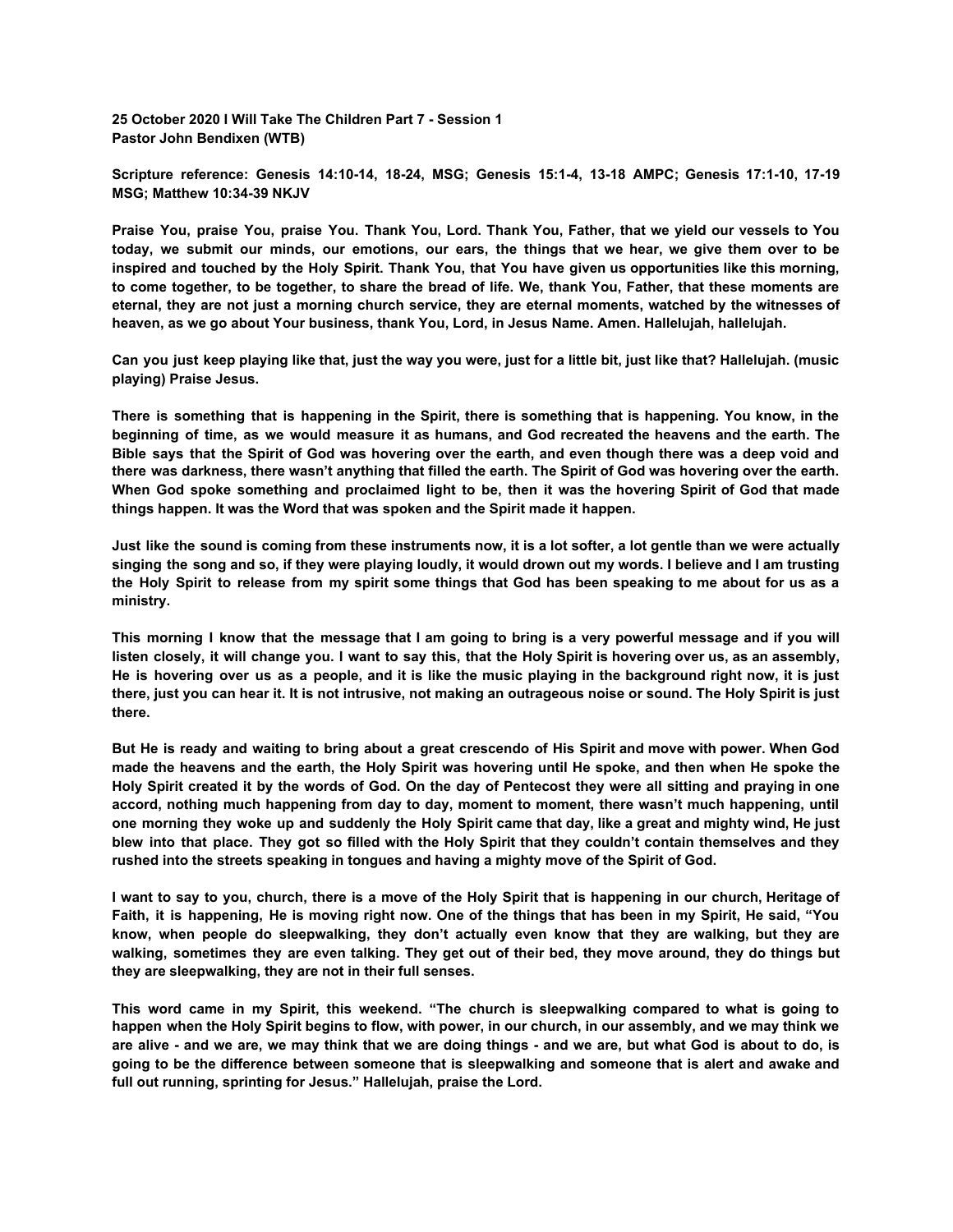[Pastor John speaking to music group] Just for a few seconds, just increase the noise level, just go, just for **a few seconds.**

Did you feel the difference? I mean, on the one hand, you're kind of mellow, but when they raised the sound, it suddenly... energy came into the room, right? It was an energy that almost, from the sound of the music, wanted to grab you, and maybe you even wanted to stand, but certainly, some of you raised your hands, but **it got your attention because it was the same music, but just louder.**

I want to say to you, "The Holy Spirit is blowing with a breeze, and He is going to come with a mighty wind, and we are not going to be sleepwalking in our Christian faith any more. We are going to be doing great and **mighty exploits," in the name of Jesus. Hallelujah, praise Jesus, praise the Lord. Thank you, thank you. (Pastor John thanks the music group)**

## **Glory to God.**

While they are going off the stage, I am just going to say, one of the awesome things God has done in Lockdown for us, is four or five years ago, we started Slipstream Athletic Club, and it was just sort of **trundling along, not much happening with it, until Lockdown happened, and we decided to do virtual** challenges. Look and behold, the club just exploded and we have people that are now on the Slipstream **Club, virtually from other countries in the world. They do our challenges that we put on.**

**We are rebranding Slipstream as your "Virtual Fitness Friend". Next Saturday morning, we are having a morning, where we are celebrating what happened in Lockdown. People did amazing things, people that haven't run before, just started walking, then they started running. Some people started walking one** kilometre a day and before long they were walking four or five kilometres a day. Sometimes first - just in their garden and then when it opened up around the streets, and an amazing thing happened, people began to **exercise and things began to get good.**

We are handing out badges and we are doing a celebration and we have a South African Champion in many disciplines - water, running and cycling. He is one of the very few UCI, rated cycling coaches in South Africa, if not the only one, who is going to be with us on Saturday morning. He is going to do a talk with us and he **will be available throughout the morning and afternoon and to help the people with anything they need. Giving advice on walking, running and swimming, whatever, he will be available on Saturday.**

Please come join, in the celebration with us, early Saturday morning - 8 o'clock Saturday morning just down **the road here, you can get more from the Slipstream website. Amen. Praise the Lord.**

How did you get here this morning? Did you leave your body at home? Huh? You got here because your body brought you here? Right? So, did you leave your soul at home? Not quite possible, right? You had to bring your thinking with you? Did you leave your spirit at home? You had to bring it with you? Have you ever **seen anybody?**

If you haven't, well, I'm sure at some time in your life, you will see somebody that has been alive, and their body remains on the earth, but they're not there. They're not there because when you have no more breath in **your body, who you really are leaves. Who you really are goes either to heaven or hell. Who you really are.**

So, if you make your decisions in your life based on what your body wants, then that's very, very short-sighted, because whatever you do for your body that your body wants, has a very short lifespan. If you give your whole life to satisfying what your body wants, then it's not going to last very long. How about then if you do your whole life with what your soul wants? You might say to me, "Well, what is the difference **between your soul and your body?"**

Well, that's a good question. Because your body has certain intrinsic requirements to stay alive, needs to drink, needs to eat, needs to sleep, it needs to have a certain amount of protection. Right? You need to have **these things in order to stay alive.**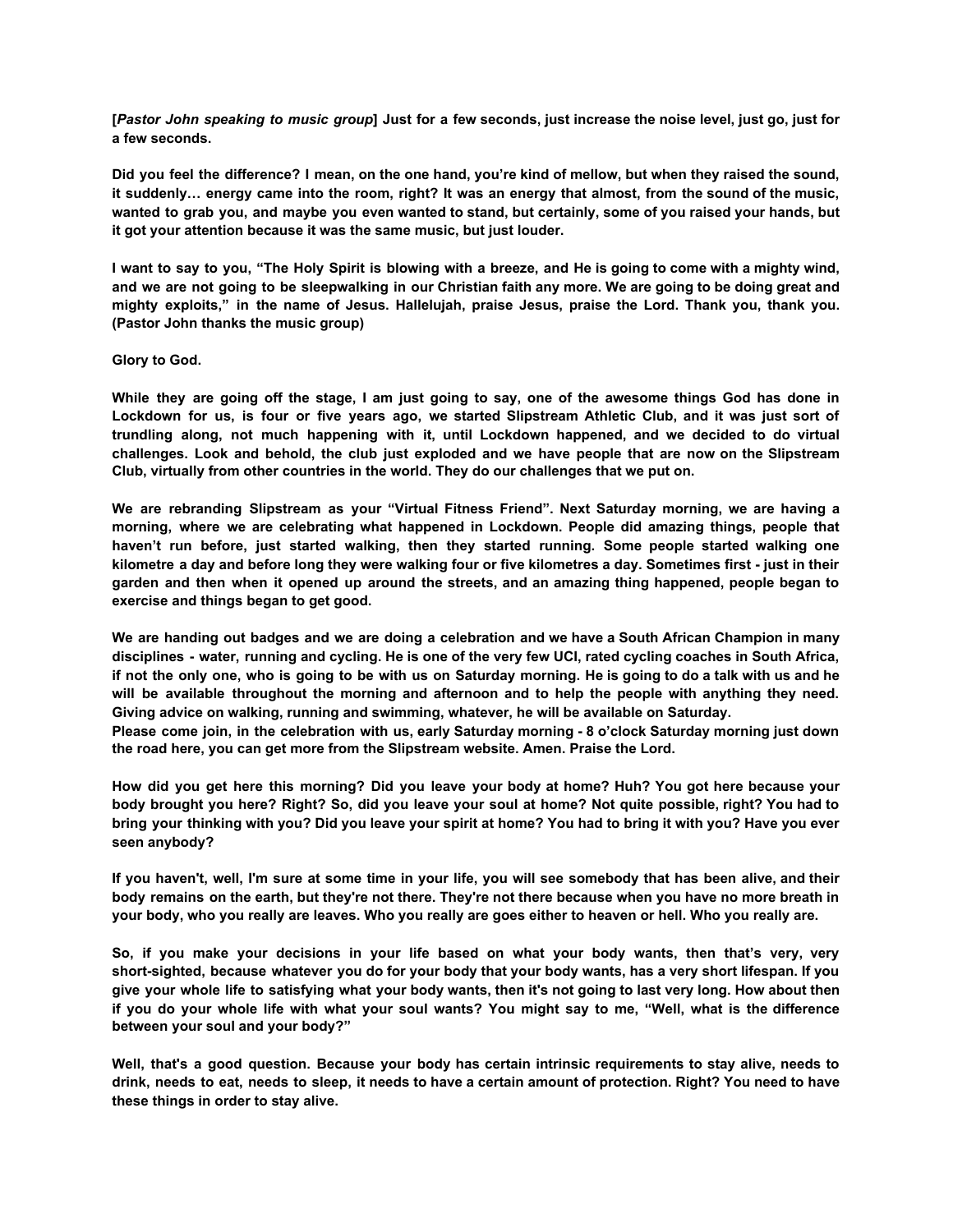On the other hand, your spirit man, if you have made Jesus the Lord and Savior of your life, your spirit man is alive. It's awakened to the things of God, but if your spirit man has not received Jesus into your heart as your Lord and Savior, then your spirit man has no real value to your world. Everything happens because **your soul wants it.**

Your soul will work in agreement with your body because your spirit cannot connect with life. Your Spirit only connects with eternity when it dies, or it can connect with darkness, but your Spirit wants to be alive to God. So, when your body has no more function left, your soul and your spirit depart into the eternities, into **the spirit realm.**

When Abram lived in a city, that worshipped many gods, and it is written that Abraham probably worshipped the sun god or and or the moon god because those were the prominent gods, that the city that he lived in, that they worshipped. So, because everything inside of you calls to worship, to God. Abraham was living in the city. One day, he has an encounter with God. God, the Living God, speaks to him, and says to him, "Abram, leave your city and go to a place that I will show you and let Me be your God, and you can be My **people."**

Abram says, "Ali right, I'll do that." Now, if he just said, "All right, I'll do that" and did nothing else, then he would never have had more encounters with God. Right? Because if God spoke to him, and he did nothing about it, it's going nowhere. It is a real thing when you encounter God, like he did, it's compelling, it's **supernatural, it's life-altering, to the point when Abraham said, "Yes."**

His father and mother and his nephew and a whole lot of his family said, "We'll come with you." God didn't call them to go with him, but they said, "We'll come with you." So, he ends up getting all the stuff that he can carry and he puts the stuff on the camels, and they just start walking. He just starts going in a direction, God didn't give him a Garmin, you know, with a GPS coordinate that he had to go and follow. You know, when he started walking, he started walking and he just went in a direction and maybe one day he woke up and he would say, "Maybe I'll head in this direction, maybe I'll just keep going until I hit that mountain doer gone **down there in the background, I'll go there."**

What was it that led him? Probably the prompting of the Holy Spirit, even though he wasn't filled with the Holy Spirit, but he's obedience to God, would have allowed the Holy Spirit to guide him. Because the Holy **Spirit was hovering on the earth, from the beginning. Yes?**

He gets to this place and as he gets there, the Lord speaks to him, God speaks to him, and he says "This is the place," but as he gets there, there's a drought, famine, drought. It's like, "Hey, God, I came from a good city. I was a prosperous businessman in that city. You know, I was a trader, everybody knew me, I had a good thing going there. You brought me from that place to this place, and there's a drought here. What's, **what's the story?"**

Well, he immediately has to go and look for a place that he can survive. So, he heads over to Egypt, where the Nile River keeps working, and he goes there and he hangs out there for a while, and then the Lord guides him back to this place. He has a lot of experiences, that if we were Christians today, and God told us to do something, and we ended up in a place where things didn't look like this was God because there's a drought here. I wonder if we'd continue to say, we still serve that God? Because maybe we only serve Him because it **goes good for us. No?**

Anyway, he's nephew that was with him, decides to go and live in the rich valleys in the rich plains. Eventually, they move out of that place, and they go and stay in Sodom and Gomorrah, and God shows up **one day at… I'm getting ahead of myself.**

There are four kings that make war against four other kings, Sodom and Gomorrah. In fact, I think it was five kings against four kings. Four against five. There is a war that happens in Sodom and Gomorrah, the Kings fled and, <sup>10</sup> They fell into the tar pits, but the rest escaped into the mountains. <sup>11</sup> The four kings captured all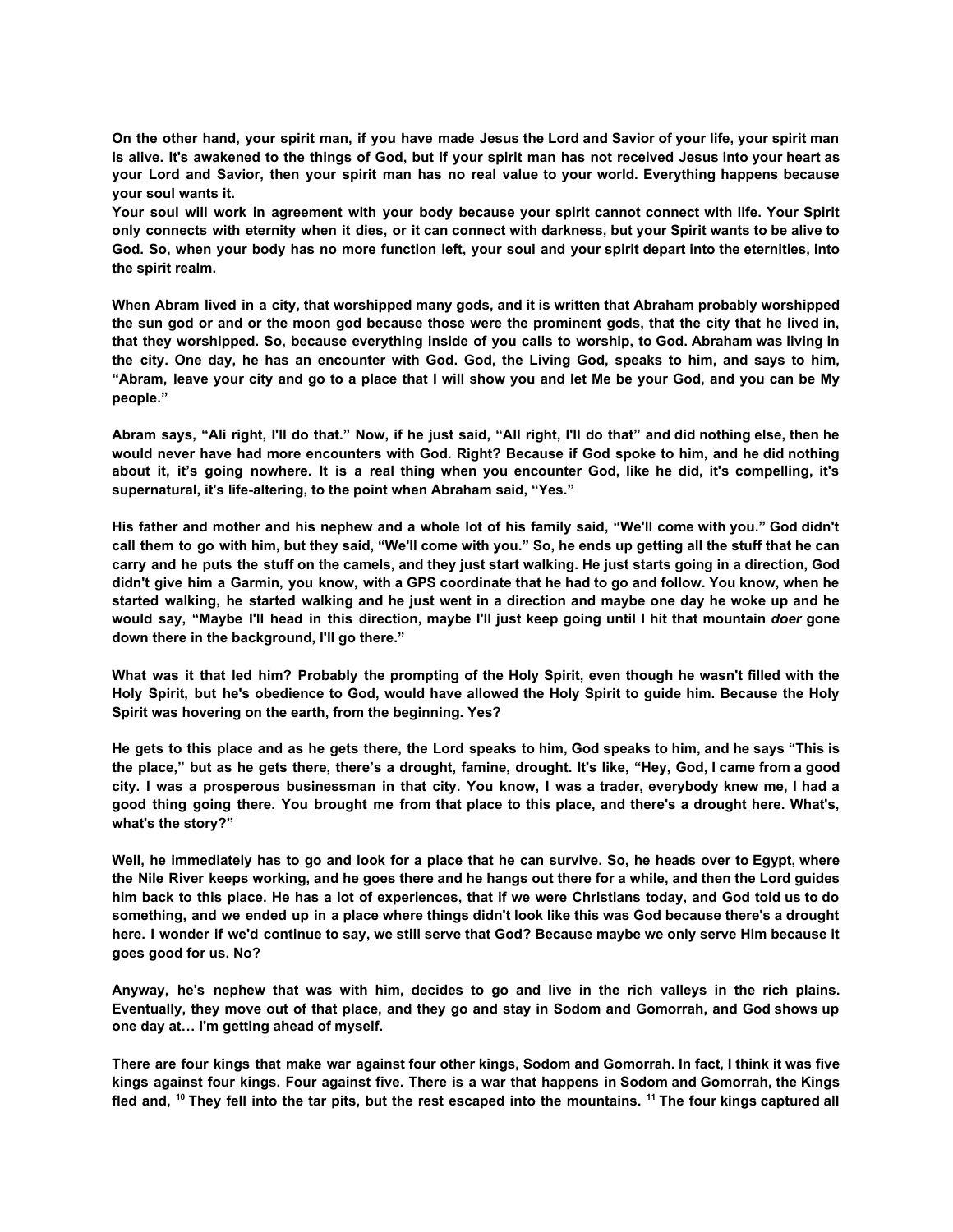the possessions of Sodom and Gomorrah, all their food and equipment, and went on their way. <sup>12</sup> They captured Lot, Abram's nephew, who was living in Sodom at the time, taking everything he owned with them.  $13$  A fugitive came and reported to Abram the Hebrew. Abram was living at the Oaks of Mamre the Amorite. They were allies of Abram. <sup>14</sup> When Abram heard that his nephew had been taken prisoner, he lined up the servants, all of them born in his household, there were 318 of them and chased after the captors all the way **to Dan. (Genesis 14:10-14 MSG)**

Let me tell you if you've got 318 soldiers, that are men that are good soldiers, and these are all your servants that were born in your household, you were already pretty strong and wealthy and rich. Right? Anyway, long story, he whips their butt, he just beats them, rescues everybody. As he is rescuing him and making away from them, he comes and he meets <sup>18</sup>Melchizedek, the king of Salem, brought out bread and wine, he was the priest of the High God, <sup>19</sup> and blessed him: Blessed be Abram by The High God, Creator of Heaven and Earth. <sup>20</sup> And blessed be The High God, who handed your enemies over to you. Abram gave him a tenth of all the **recovered plunder (Genesis 14:18-20 MSG). Just for anybody to understand, there was no law, there was no rule, there was no anything. Whatever happened here, Abram gave a tenth to God.**

Whenever you have victories in your life, and you're tempted, in your victories, to hold on to your stuff, and not give God what He needs to have, you're short-sighted in your thinking, because you're making it about **your energy and yourself and what you've created.**

I'm going to read this part to you, verse 21, <sup>21</sup> The king of Sodom said to Abram, "Give me back the people, but keep all the plunder for yourself." <sup>22</sup> But Abram told the king of Sodom, "I swear to GOD, the High God, Creator of Heaven and Earth, the solemn oath,  $^{23}$  that I'll take nothing from you, not so much as a thread or a shoestring. I'm not going to have you going around and saying, 'I made Abram rich.' Nothing for me, other than what the young men ate and the share of the men who went with me, they're to get their share of the **plunder." (Genesis 14:21-24 MSG)**

Abram is making a fairly important statement in his life here. The one thing is the first thing he does, he gives a tithe. The second thing is he won't allow anybody to give him stuff that his faith couldn't, didn't get. It was **about who God was to him. Hallelujah.**

So, I'm just sharing all of this stuff to you because I want you to understand that Abram was a serious man. He was a seriously wealthy man. He was a seriously courageous man. He was a man who was not afraid to **go and war with kings, to save his family and to correct an injustice that had been done on people.**

This was a man that had encounters with Almighty God, and he was already in a place that there was something that was happening in his life that was different to anybody else because he was obeying a few **words that God had spoken to him.**

So Genesis 15, <sup>1</sup> After these things, the word of the Lord came to Abram, in a vision saying, Fear not Abram, I **am your shield, your abundant compensation, and your award shall be exceedingly great (Genesis 15:1** AMPC). Now, you know, that's like someone showing up to Bill Gates and saying; "fear not, I'm your God, I'm **your great reward, I'm your compensation."**

It's like, you know, what are You gonna compensate me with? I mean, Abram was a type of billionaire in our modern days. I mean, he was a rich man. He was a man who kings feared him. Testament; He just whipped up back to Five Kings. Right? You understand what I'm saying? He was like a monarch in his day. Although he never called himself a king. He was on an equal footing to the kings of the region. He had an army that was strong enough that no one messed with him. He also had enough wealth. Just bear with me, he had enough wealth that on a day to day basis, he fed at least 318 men and their wives and their children. So, he had enough wealth that on a day to day, from his natural produce of what he did in his land, he fed 1000 **people, more or less day to day, with his wealth.**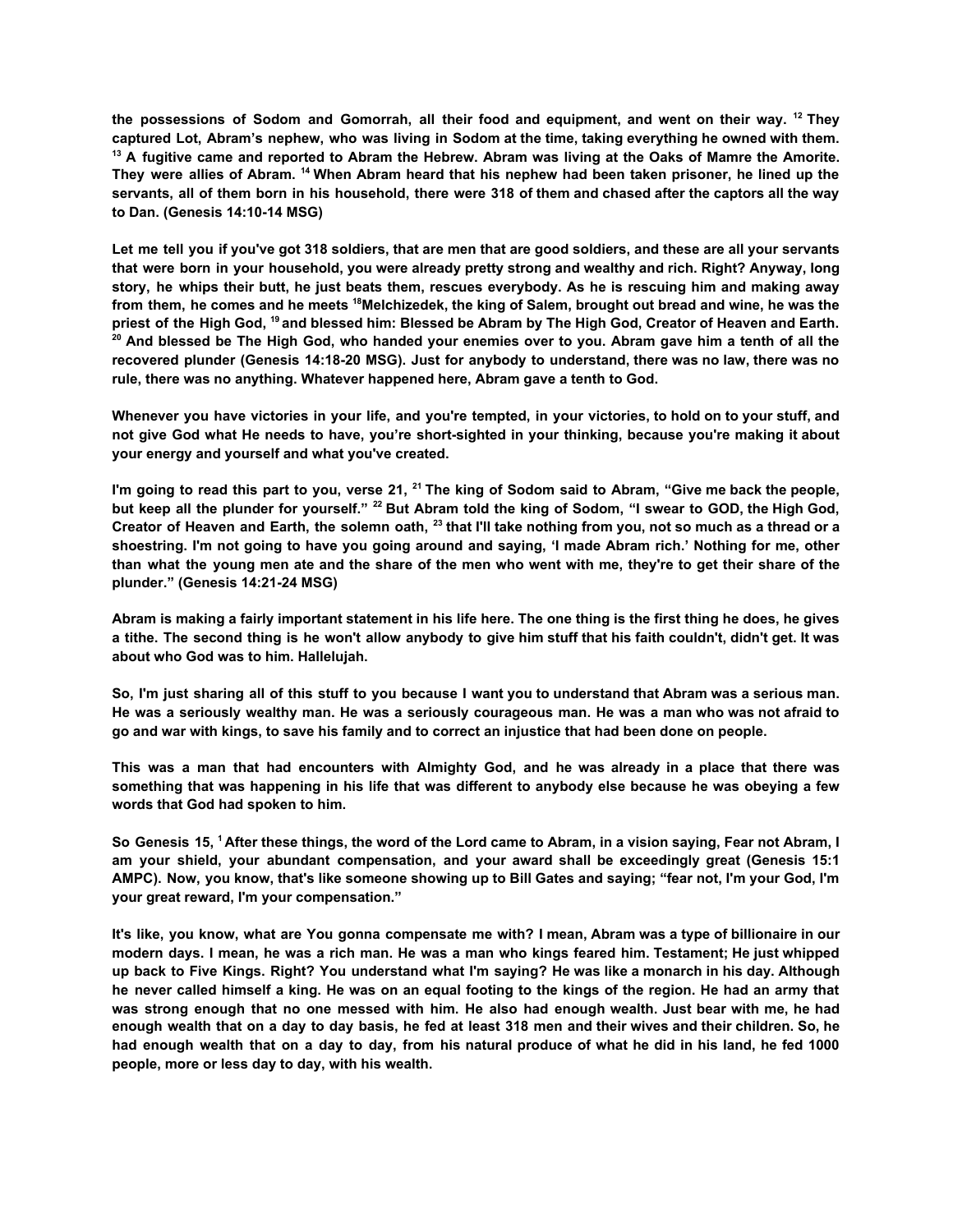You understand what I'm saying? In those days? He was a billionaire. When God says to him; "Fear not, I am **your shield, your abundant compensation, your award shall be exceedingly great." Abraham's answer to Him** wasn't about money. His answer to Him was and <sup>2</sup> And Abram said, Lord God, what can You give me, since I am going on [from this world] childless... (Genesis 15:2 AMPC). It's like, I've got all the stuff I need, what more can you give me, that's worth anything to me? Because I'm going from this world... And already, listen to what he says, already, all the stuff that I've got ...since I am going [from this world] childless and he who shall be the owner, and heir of my house is this [steward] of my house, Eliezer of Damascus. (Genesis 15:2 **AMPC).**

In other words, in modern-day terms, if it was Bill Gates, who is the owner of Microsoft or shareholder of Microsoft, he would say; "Who's going to get all this money, except the CEO of my company. Because I'm no longer working in my company, I just own it. So, the one who runs my whole company, he's the one who's **going to get all my wealth, because I got no one to give it to.**

**You know, those days they didn't have family trust agreements, and you know, charitable donation** agreements and legal things that were like, what I earned when I die, the person who's actually helped me make this wealth because I've got no children, they're going to get it. <sup>3</sup>And Abram continued, Look, You have given me no child; and [the servant] born in my house is my heir. <sup>4</sup>And behold, the word of the Lord came to him saying, This man shall not be your heir, but he who shall come from your own body shall be your heir. **(Genesis 15:3-4 AMPC).**

I don't want to get into this... into what happens next, but basically, God tells Abram to go and get some animals, cut them in pieces and he causes Abram to go into a deep sleep. God is on the scene and he gets to see the future and part of what he sees in the future is that... <sup>13</sup>And [God] said to Abram, Know positively that your descendants will be strangers dwelling as temporary residents in a land that is not theirs, [which is Egypt], and they will be slaves there and they will be afflicted and oppressed for 400 years. <sup>14</sup> But I will bring judgment on that nation whom they will serve, and afterward they will come out with great possessions.<sup>15</sup> And you shall go to your father's in peace; you shall be buried in a good old (hoary) age. <sup>16</sup> And in the fourth generation... Again, they [your descendants] shall come back here [to Canaan] again, for the iniquity of the Amorites is not yet full and complete. <sup>18</sup> On the same day the Lord made a covenant (promise and a pledge) **with Abram, saying, To your descendants, I've given this land… (Genesis 15:13-18 AMPC).**

Now he has an encounter with God. He's got all his wealth, he says; "But what good is this wealth, I've got no kids to pass my wealth on to." God causes him to go to sleep. In his sleep. He shows him into the future, 400 years, of how many children are going to be born to him, and what oppression they're going to suffer, He **shows him in this vision, the journey of them coming back to Canaan to serve God again.**

So, you can understand that from Abraham's point of view, this is pretty horrific. If you could see your whole life, in widescreen format TV, as though you were living in that time of your whole life and you saw the horrors that everything was happening in your family... I don't know if you could take it unless God actually **helped you see it? Right?**

'When Abram was ninety-nine years old, God showed up and said to him, I am the strong God, live entirely before Me (Genesis 17:1 MSG). It's interesting that He said; "I am the strong God" because Abraham was 99. I'm the strong God, live entirely before Me, live to the hilt! this is the Message Translation. Live to the hilt! <sup>2</sup>I'll make a covenant between us and I'll give you a huge family." <sup>3</sup>Overwhelmed, Abram fell flat on his face. <sup>4</sup>"This is my covenant with you: You'll be the father of many nations. <sup>5</sup>Your name will no longer be Abram, but Abraham, meaning that 'I'm making you the father of many nations.' <sup>6</sup>I'll make you a father of fathers - I'll make nations from you, kings will issue from you. <sup>7</sup>I'm establishing my covenant between me and you, a covenant that includes your descendants, a covenant that goes on and on and on, a covenant that commits me to be your God and the God of your descendants. <sup>8</sup>And I'm giving you and your descendants this land where you're now just camping, this whole country of Canaan, to own forever. And I'll be their God." Then **that continued, <sup>9</sup> God continued to Abraham, "And you: You will honor my covenant, you and your**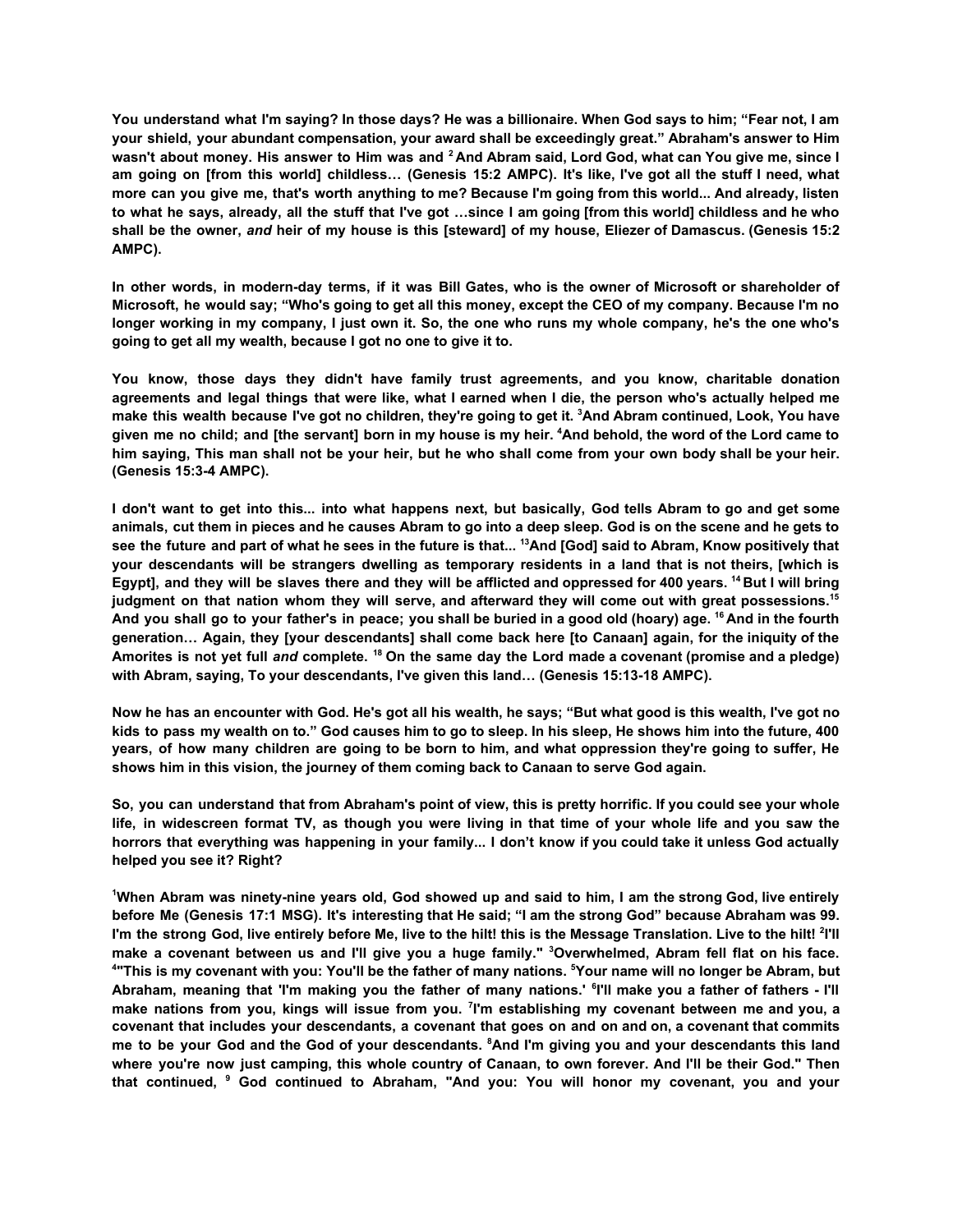descendants, generation after generation. <sup>10</sup> This is the covenant that you are to honor, the covenant that **pulls in all your descendants. (Genesis 17:1-10 MSG)**

What does God tell Abraham to do as a sign of his obedience to covenant? He says; "All these males that you have in your house, you must circumcise them." You've heard me talk about things, get messy, before **they get marvellous. Hallelujah.**

I have many things that I want to share with you and I'm going through this as quickly as I can. Genesis 17:17, in the Message Translation: <sup>17</sup>Abraham fell flat on his face. And then he laughed, thinking, he laughed, He laughed. Hello. God just spoke to him and he laughs, thinking, "Can a hundred-year-old man father a son? And can Sarah, at ninety years, have a baby?"<sup>18</sup>Recovering, Abraham said to God, "Oh, keep Ishmael alive and well before you!" <sup>19</sup>But God said, "That's not what I mean. Your wife, Sarah, will have a baby, a son. **Name him Isaac (Laughter). (Genesis 17:17-19 MSG).**

That's pretty cool from God. He says, "Okay, you're laughing at My strength. I'm your strong God. Now you're going to name him laughter, because you laughed and you thought I, God couldn't do this for you. <sup>19</sup> ... I'll **establish my covenant with him and his descendants, a covenant that lasts forever. (Genesis 17:17-19 MSG).**

Well, this is a very, very strong, very powerful statement. I, as a man, so I often need to clarify this when I say things like this. If you had to try and attempt to get into Donald Trump's company because you play golf with him on a regular basis and so one day you decided, "I think I'll go and visit my mate Donald Trump. Where's he living now?" Well, 1600 Pennsylvania Avenue, which happens to be the White House. You walk up to the front gate to try and get in. What's going to happen? Secret Serviceman is going to stop you there. If you say and you argue too much, they're going to probably put you in cuffs and then make sure they find out who you are. Then maybe they might tell the president that you're around. He may or may not be there, might be **flying somewhere else in the world.**

The same Donald Trump that played golf with that man, is the same Donald Trump that's the president. When he became president, you could no longer separate the president from the man who played golf with you as a friend. He is always from the moment he became president, he is always the president. He never stops **being the president, right?**

When I talk about myself as a man. I talk about myself, often as a man who was walking with God, and walking in God, with a gifting and a calling, but not vet walking in my gifting and my calling. Until the time came when God called me and He put me into an office and from that moment onwards I became Pastor John, at the very least, which means before God, I am never ever going to only just be John. In the eyes of **God, I am Pastor John.**

When you get around Donald Trump and you are recognised as his friend and he decides to play golf with you. You may revert back to some of the very familiar things you used to do before he became president, but it will never change the fact that he is still president. It will never change the fact that from that moment onwards, when you play golf with him, there's about six service agents, walking around the golf course, and probably another six you can't see, sitting in trees that have got high scope rifles pointed all around, in case **someone wants to pull a move. You understand what I am saying?**

When God called Abraham and He called him as a Father of many nations and He called him as a man, but when He called him as the father of many nations, he would never ever become just Abram again. He was **forever going to be Abraham, the father of many nations.**

When I was a young man before I became Pastor John, I had a very very deep understanding of this, that as I raised my children, I had to live before them, and I had to behave towards them, as God wanted me to behave. My behaviour, that was my own behaviour, actually, whilst it is good, if you are a good father that has got good values, mother and father, got good values and you show your children good things. It is still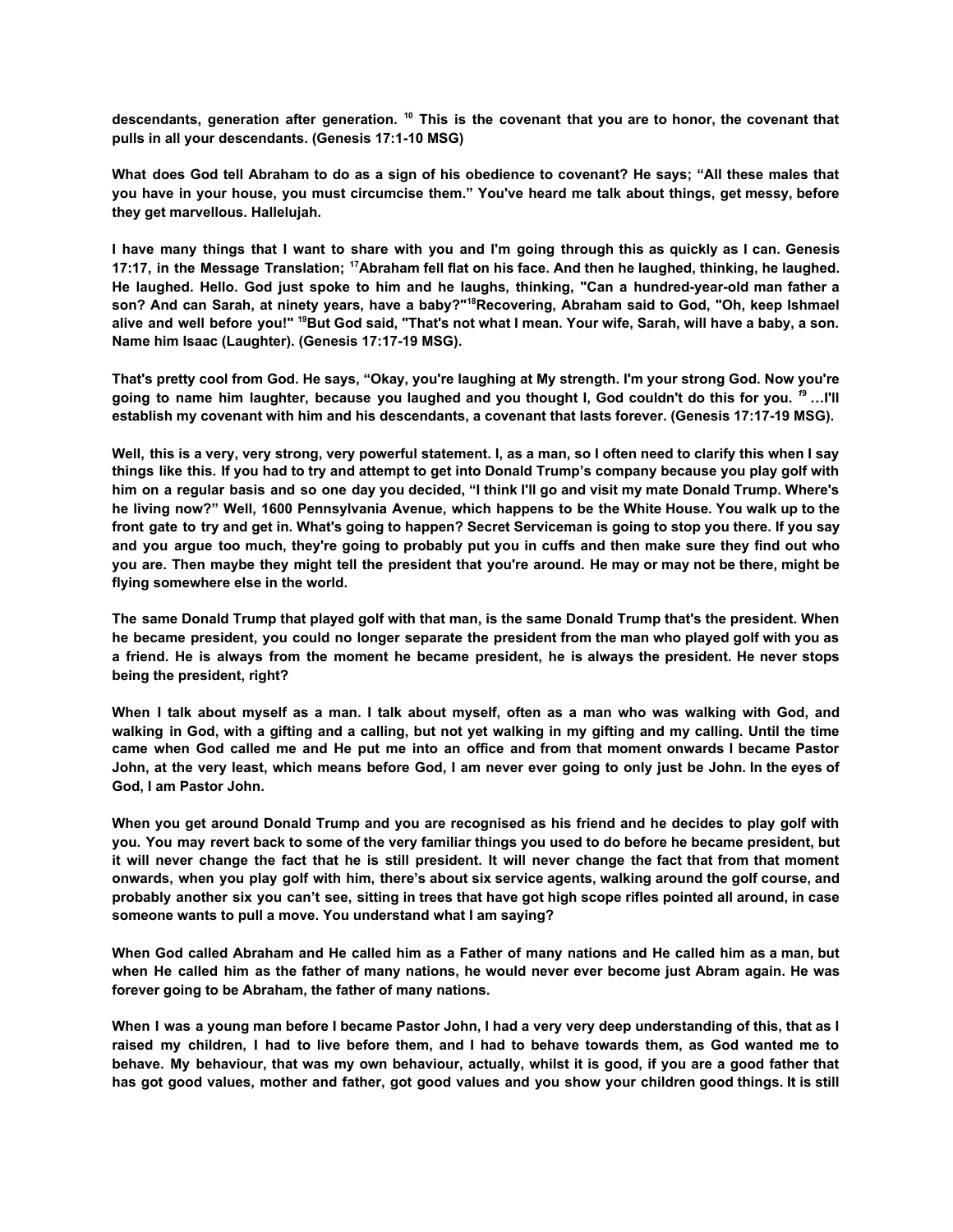very limited in the scope of unlocking what God has for them. Because you can not be God in their life. Only **God has their assignment that He gives them, not you.**

When I was raising my children, I became aware that actually, these children are only my guests. They're mine to manage for a short time and to love and to have a relationship with, but actually, only God can give them their future. If I said to you, "My money can give them a future," I would be wrong because money can **be wasted. Money can be invested and lost.**

I'm watching the whole world going about it's business right now, and there is no question in my mind that Covid, has had a massive and huge impact on the globe. It is a fact that there are more suicides, there is **much more drinking, smoking, oppression. There is much more abuse going on in the world right now** because of what Covid has done. You think that's just natural? This is a war in the spirit realm, this is a war **where the enemy of God is using sickness and disease and fear to try and control your future.**

If you go after your life in this moment as though, we are just going to get through this. I will tell you this is a moment when the rich are getting richer. Why do you think that the rich are getting richer? Well, because there's a lot more opportunities for people to buy things at wholesale prices or a lot cheaper prices because people need money. Just because rich people get richer, doesn't mean to say that they're in the will of God, it just means the gift that they have of making money has given them the opportunity to do that. Just because you are in a situation where you don't have enough money doesn't make you less spiritual. Hello. Thank You, **Lord.**

Many years ago, I believe, I have taught this in Leadership Academy. Uh, many years ago, I might have even **done this example, as a practical example in Leadership Academy. If I didn't, I've at least talked about it.**

I would like you to consider your life as this jar, and what I have done is, I have asked them to put some big rocks or big stones in this jar. You can see that when you put a few big stones in this jar, these big stones fill up this jar very quickly, right? Well, this is just a representation of, and I learned this from, this is not my own thinking, I must give credit to someone else, who actually first spoke about it. I don't recall exactly who it was when I first learned this, but they were using this example to teach me time management. They said, **your life is generally filled up and should be filled with big chunks of time that you spend doing things.**

If this is your life or your day, (Pastor John pointing to the glass jar) then you are going to fill your life or your day with some big rocks. For example, if you're going to go, you are certainly going to sleep six to eight hours, so that's a big rock. Maybe, maybe that's worth two or three big rocks because depending on how many hours you sleep (Pastor John putting big rocks into the glass jar). Then, you're going to spend time eating and that is a big rock and then you are going to spend some time at work, so that might be two or three big rocks. If you start saying, "Well, I sleep for eight hours, I work for eight hours and I do my own stuff for eight hours." Then those are fairly big chunks of time, right? (Pastor John filling the glass jar with big **rocks).**

If that's what you do, there's still a whole lot of space left here. The thing that you want to do is say, "Okay, I have got so many hours allocated to getting to work, so many hours this, so many hours that." Time management. Then I've got so many other hours, that I can phone a few friends, I can do a little bit of exercise. I can maybe take time eating." Let's open up this a little bit (Pastor John moving big stones in the glass jar to make room for the smaller stones) As I have taken care of the big chunks of time. I can fill up these spaces here with smaller rocks (Pastor John filling the glass jar with small rocks). That's typically what you do with your life, you allocate a chunk of time, which is your work, but in your work-time you say, "I might have a coffee break, I might have a lunch break, I might do a few other things," and so you fill up your time, your day with other things, right? And so as you fill it up with not such big things in your life, but **smaller things in your life, whatever they might be, so your jar begins to get a bit fuller, right?**

Then, of course, there is still quite a lot of space in this jar. So, then you start to find out that there is time for other little things. "I think I will wash the car." Yes? "I think I'll mow the lawn. I think I'll, you know, go and sit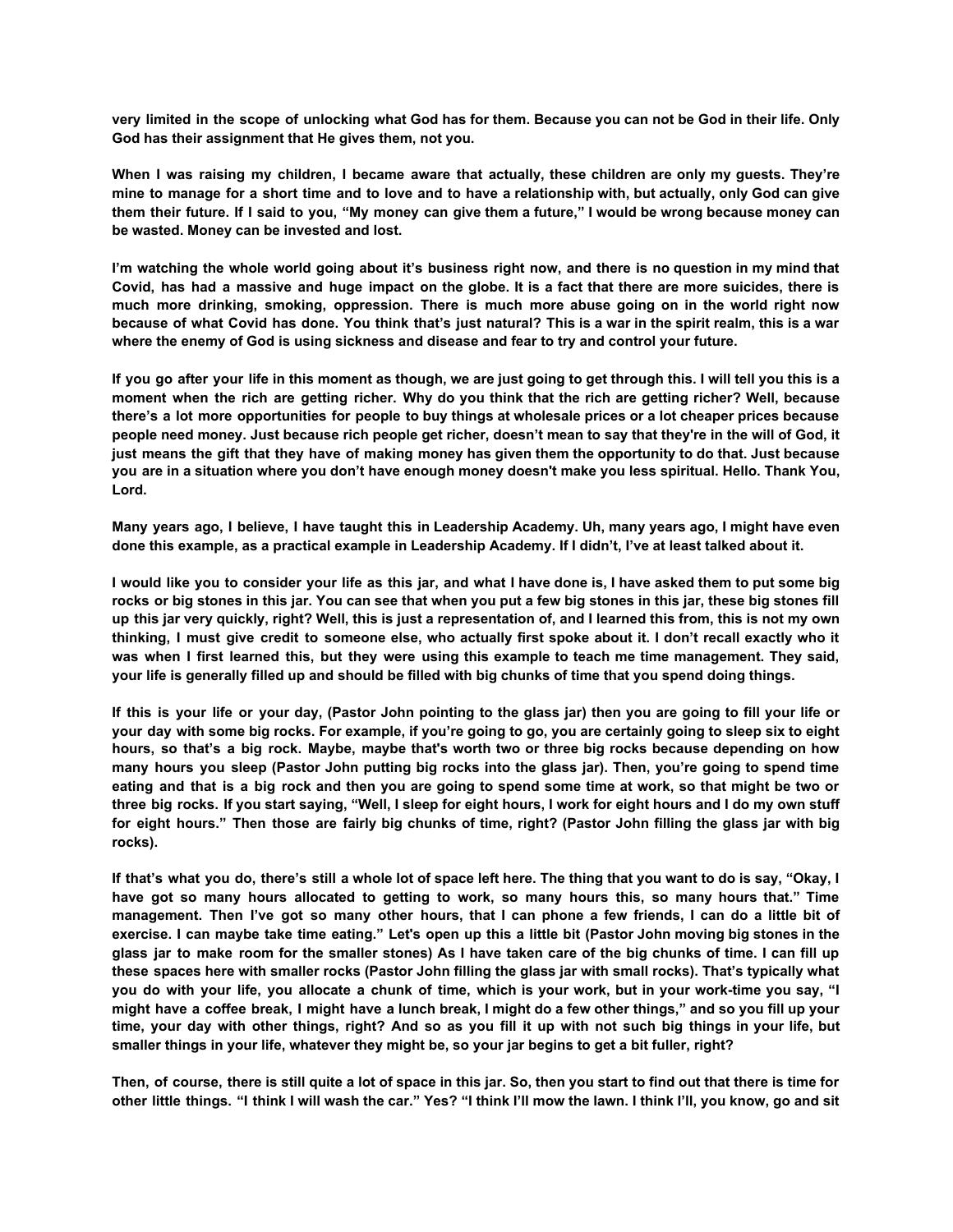on the stoep and have a coffee," right? "I think I'll phone my friends and maybe we'll watch a movie together," right? (Pastor John filling the glass jar with sand granules). Smaller stones, now this thing is like **this, so it doesn't quite put everything… but actually, you can fill your day.**

What you have to do is make sure... Remember I have talked about, time management for me is energy **management. Because when you actually allocate an hour to doing something, you actually say, "This is the** time I'm going to spend my energy." Hopefully, by the end of the day, you have spent your energy on the things that are, what you want to spend your energy on. Or the energy, the things that God has told you to **spend your energy on.**

How does God say, He redeems your time? The way He redeems your time is He says, "If you give Me some big rocks and you give me some small stones and these little things, I will show you how twenty-four hours or the amount of energy that you have, can produce so much more than what you could produce, in the same time." That is how God redeems the time because you are no longer limited to 24 hours or to your **energy, you've got God's supernatural energy.**

Here's a prime example, Abram says, "How can a man who is 100 years old have a child and my wife is 99." Do you think all of their lives, living together, they didn't try and have children? They never ever stopped trying to have children until they stopped doing what they could do because they were old, right? He laughs, "I couldn't have kids, when I was able to have kids, and now I've got no energy." Let's just be frank about this. I've got no energy to actually have children. How's this going to happen? Well, if you give God your time and commitment to follow Him, then He restores the time. He redeems the time which means, He redeems energy, so that you can do what you're supposed to do, even though the time has passed. I don't know if **you're hearing me?**

You, in your own strength, live your life like Abraham, get very wealthy, have lots of strength, have lots of stuff. When you encounter God you say, "What's this all about? I can't pass this on to anybody. What has been the meaning of my life, even though You said I must follow You because You'll be my God. So what's the point of me and You having this God relationship and I'm happy for all the wealth, but what after that?" But because Abraham obeyed Him He says, "You will be the father of many nations." That means the energy that you spend in your normal life that you couldn't accomplish through yourself; when you obey Me I'm going to give you so much energy "I am you're strong God", I'm going to give you so much energy that the energy that you would have had 40 years ago, that you could have had children, 40 years ago you are going to feel like a 60-year-old man. I mean listen, he lived to a 140, 150 Abraham, so I'm just being, you know. Maybe he was still strong enough when he was 60, now that he's a 100 God says, "I'll put strength into you so that I'll restore the time of your energy because the days that you number are irrelevant to Me it's only **important what you do with your energy and I need your energy to reproduce a son because I need your son.**

Your energy needs to be refreshed into you, so that you can produce a son because I'm not done with you yet, Abraham. Even though you obey Me by circumcising all the male men in your large household, I still **need your son, because I need something going on in the future. Hallelujah.**

When I talk to you about, when I use this as an example of energy management or time management. I want to say this to you, that this to me also represents the big moments that you obeyed God. Because every time you obey God with a big rock, He will fill up your life with things that are seemingly detailed, irrelevant **things, but God will give you and restore to you things that only God can restore.**

I had a big rock moment in my life, a big rock moment in my life was, when God told me to love my wife as Christ loves the Church and to give myself for her. What that meant, and you know everybody must do this for themselves. What that meant was that I had to stop looking to my own self-interest in the relationship and **absolutely adore her, absolutely give her everything, and totally show her how much I'm absolutely** committed to her. She learned that I was obedient to God and she learned that she could trust me because I **was obedient to God. Then she responded by her own obedience to God.**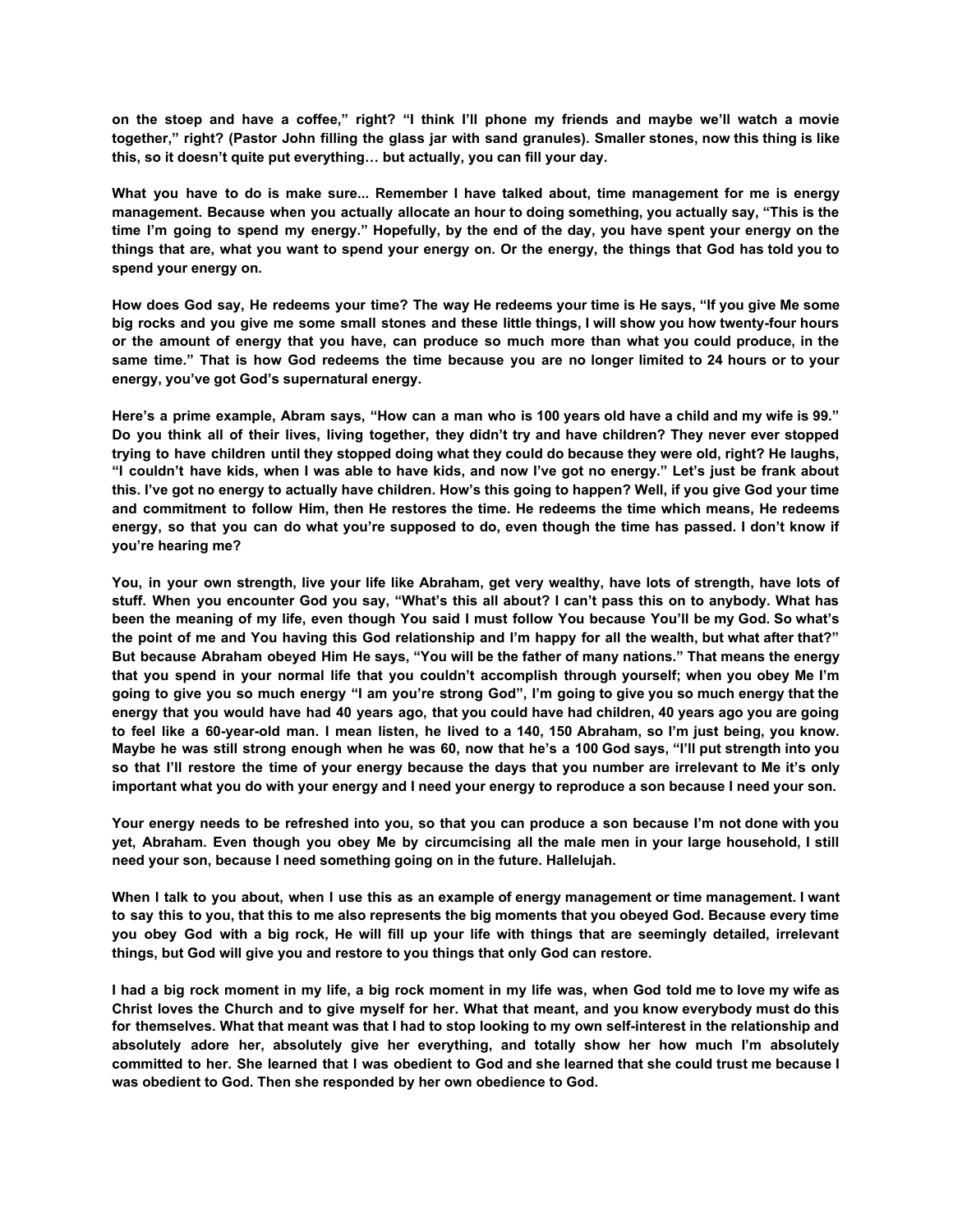For people that don't have good marriages or had struggled with marriage, they have drawn out of this well and this strength of our marriage for 40 years, because of our obedience. That was a big rock moment for me. Another big rock moment for me was when I was invited to become a shareholder and a branch manager of a small software company. I was living in Johannesburg and they invited me to go and live in Durban, at the time and I was to be the branch manager, and I was to be a shareholder in a software company. At that time, personal computers or desktop computers were only just beginning to take off. I saw the vision of it, I saw the future of it and I was selling mainframe computers at that stage and they offered me this business **opportunity.**

At the time I was going to Bible school and I was involved with my church, and so, I went home and I said to my wife, and I said, "Sharon, this company has offered me this deal." We didn't pray very much about it, it was a short meeting because we knew that that wasn't God's will for our life. God had called us to that church, to that pastor, to that world. Let me tell you what happened to that software company. That software **company went bigger, bigger, bigger, very big, very wealthy, huge amounts of money and eventually the shareholders and the directors of that company eventually sold it and made hundreds of millions of rands.** Theoretically, that could have been my future, but what good is it if I have all of that money but I'm out of the will of God. When I get to heaven God's not going to ask me how much money I made, because how much **money I made is irrelevant to God. Right?**

When I get to heaven God's not going to ask me, "Did you successfully climb the corporate ladder, John. Did you really successfully do as much with what your gift was, which was the way that you work with people? I would say, "Well, I think I did alright." He would say, "No, you were off on your own assignment all this time where I had an assignment set out for you. Yes, you used your gifts that I gave you but you used them in the **wrong space.**

I had you working over here, in the Spirit with these people, doing these things," and in my world that happens to be you all. God had me leave Johannesburg and leave our home in Johannesburg, and sell our house in Johannesburg, to come and be here. Most people would say that's crazy things, but this is where God assigned me and God has got me here. Could it be, could it be that God had in mind, that we would have a House of Prayer, that even my spiritual leader would invite me into his house, his spiritual house and say; "Come and show us what you're doing in the House of Prayer in South Africa because we need what you've **got. What happened essentially is because I was obedient to God from moving from one geographical** location to another, God used this geographical location, this little Witbank, to already impact the whole of the United States of America and the world because of what we did to take our house of praver there. That **would not have happened if we had disobeyed God. Right?**

When you do things, you can't see exactly what's going to happen in the future. I knew that when I had my children I had to do the best to live my life, a Godly life before them. My son Brynn who's with his mom this morning, in Johannesburg, when he was growing up and was being a bit rebellious and he was exploring his identity, eventually he would come back to me and he would say this to me every time. He would say "Dad, there's one thing I cannot deny, whatever you preach - whatever I go through here in my head, whatever, all **of this philosophy, all of this ideology, all of this worldly possession stuff that comes into my** consciousness, there's one thing I cannot deny, is that I can see the power of God working in your life. When you say you are believing God and you walk by faith and you call things into your life, I see them come into **your life and I cannot deny the power of God in your life.**

Let me tell you, that is much more important than saying; "I serve God," but then you don't really. My sons were part of our whole process, when we wrote out cheques that were 20 percent of our income. Not ten percent, 20 percent of our gross income because that's what God put in our hearts for us to be debt-free and **to have the will of God on our lives.**

Pastor Sharon and I, we are in a blessed place, we willingly do not take a salary from this ministry and have not done so for nearly two years, or more and we've been in the process of giving more and more of our income to the ministry for the last five or six years. I had fights with Pastor Lynn because he wanted to keep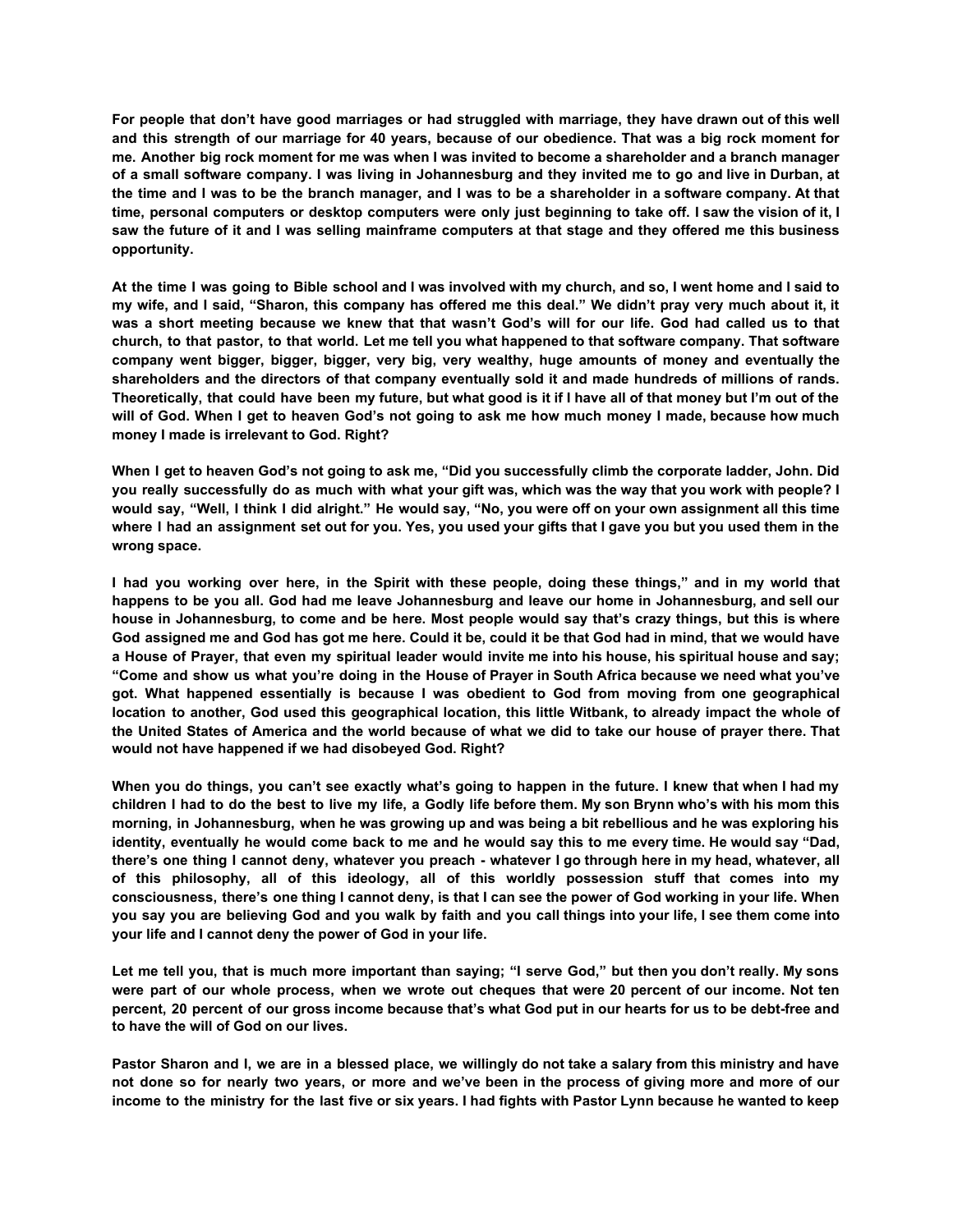paying me a salary when I said no, I want to live by faith. I want to believe God for everything that He brings **into my life. It's possible to live like that. Hallelujah.**

Do you think that money controls me? Money doesn't control me. My life is in God. I live completely in God. **Just so that you know that I don't stand here and teach you stuff that I don't live.**

You know what's happened to me? God has been putting big rocks... Where I've been obedient to the big rocks that God has been doing, He's been filling my life, full to overflowing with all of the assignments, all of **the God things, all of the things that God has. He's been filling my life up.**

God is after our children. Let me tell you, if I go home to be with Jesus today, I am certain that my sons, their wives, my sons and my grandchildren, they will not depart from the ways of God, they will serve God all the days of their lives because they are as radical about serving Jesus Christ as I am. That's not because I'm in the ministry, it's because they've watched me and Sharon, live in Jesus Christ all of our years, all of these days. I have confidence that their future is secure, even when I'm gone because their security is not in money or in houses or in anything else that I may or may not leave for them or give them. Their security is in Jesus Christ. I have taught them how to live by faith and they are still learning how to live by faith and that's **their future.**

If you want to give your children the biggest present of a lifetime, the biggest thing that you could give your children, is to show them and teach them and give them an opportunity to live in Jesus Christ. Because I'm telling you that you might have a business, that might be huge and successful now, but it can be like that [snaps fingers] - COVID19 is a direct indication of how many people can lose their business that they've been **working on for decades and they're shutting down.**

Business in America, if you knew America at all, people like JCPenney and Roebuck Sears, that have been businesses that have been around for a hundred years in America, they've all shut their doors. A big chain that is an upmarket kind of chain called Neiman Marcus, anybody heard of Neiman Marcus? It is no more. I **mean, huge businesses in America are just shutting their doors.**

If our security is in what we establish with our own hands... I'll tell you what, if I'm serving Jesus Christ then money is not what controls me. What is important is that every big rock that I've got in my life is obedience to God, then the little things that I can fill up, He says, "Oh John, you want to go to the bush because you love it? I'll bless vou. You want a nice camera to take pictures? I'll bless vou. You want a world-class pair of binoculars?" One day somebody found out I love the bush and they said, "Pastor John, we want to bless you **with something," and they bought me a pair of Swarovski binoculars. I mean, anybody knows that, would know that a pair of Swarovski's will now probably cost you about R40 000 to R45 000.**

It was just a desire of my heart; one day I would like to have that. I didn't even speak it to God and someone came and said. "We heard vou're interested in bird watching in the bush and we think vou'd like this." Give that to me! Because, here's the thing, if God told me tomorrow to give it to one of you, I would, because that **Swarovski, although I enjoy it very much, is less in my life. Hallelujah. Praise Jesus.**

I'm standing before you today with so much that I want to share with you because God is building something in me about the Blood, about the Blood and whether you're born... If you're born into this world, as a natural **blood person versus a Blood-bought person - what the difference is.**

Can I read you a scripture? I know I'm running out of time and you actually have to work with me because **I've got the pulpit anyway.**

Matthew chapter 10 verse 34, <sup>34</sup> Do not think that I came to bring peace on earth. I did not come to bring peace but a sword. <sup>35</sup> For I have come to 'set a man against his father, a daughter against her mother, and a daughter-in-law against her mother-in-law'; <sup>36</sup>and 'a man's enemies will be those of his own household.' <sup>37</sup>He who loves father or mother more than Me is not worthy of Me. And he who loves son or daughter more than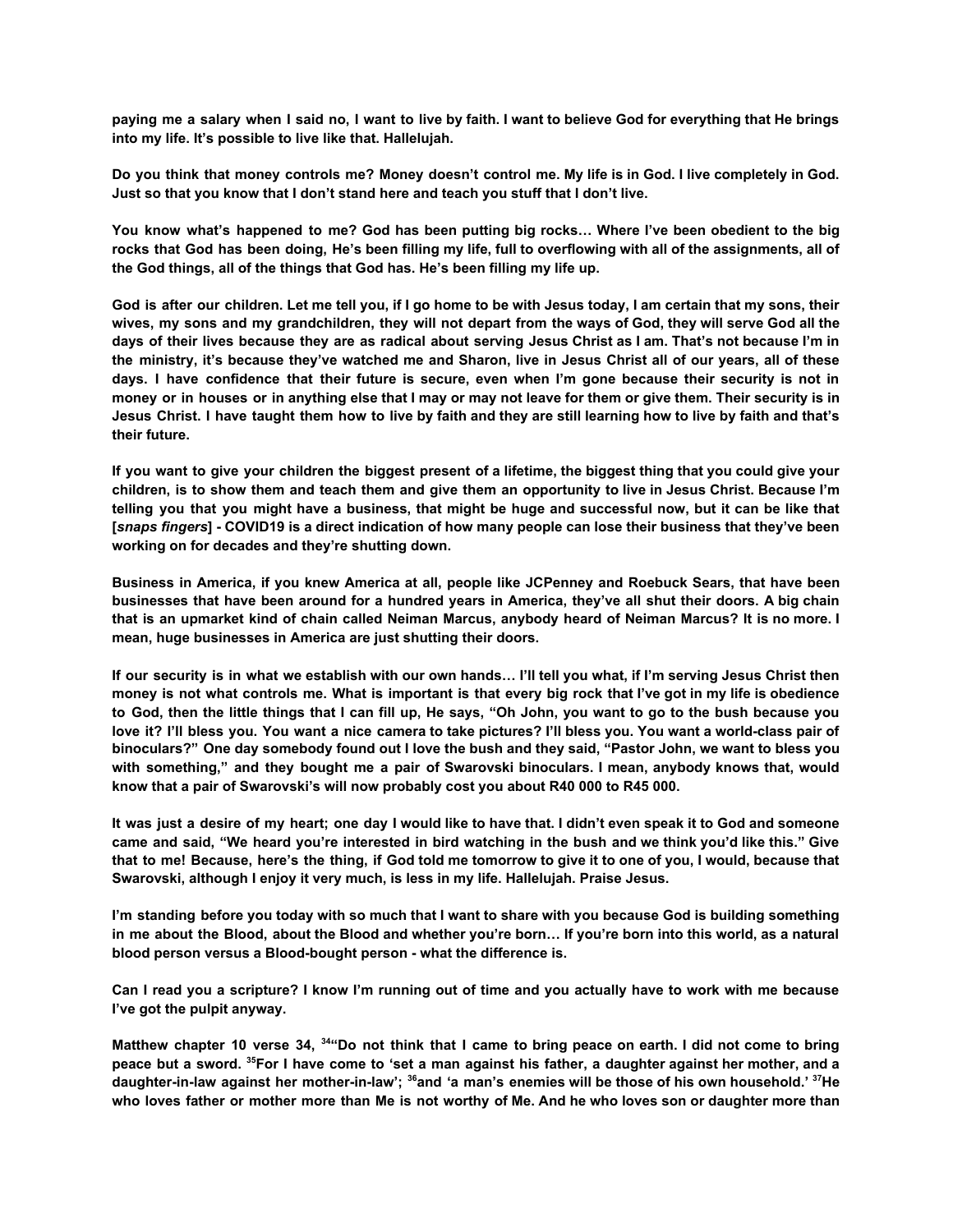Me is not worthy of Me. 38 And he who does not take his cross and follow after Me is not worthy of Me. 39 He **who finds his life will lose it, and he who loses his life for My sake will find it. (Matthew 10:34-39 NKJV)**

Strong scripture, right? But Jesus is very clear; this message of the Gospel that I'm preaching to you today is a sword because God's assignment in this earth for every one of us, is the reason you are born. You are not born to run your own life as you choose to run your life. Not one person on this planet is born so that **they could choose for themselves, to do for themselves, what they want for themselves.**

The fact that many people disregard God and give Him no place and give Him no space, is their problem and they will answer for it in eternity. We who are here, we are born into the Kingdom of God and I've got news for you; when you're born into the Kingdom of God, you become a Light carrier. God is compelled to raise up messengers like me to come and speak words of Truth like this that would say; "if you think you have found your life and you've got your life, but it excludes God, you will lose it. But if you're ready to lose your life for **God's sake, then you will find it.**

"Wow. Pastor John, you are pretty strong in your message this morning." When I came here this morning, I've been speaking to Pastor Sharon. I said, "I feel the wind of the Holy Spirit. I feel the breeze of the Holy Spirit." For days I've been telling her there's a prophetic word, a voice, that has been birthed in my spirit and it's busy coming out. When we're ready, it's going to come out. I know that between me and the Holy Spirit, this word is going to come out and it's going to speak to us. It's going to speak to us, going forward, the things that we need to do in this time that is coming ahead. Because we are not going to let Covid or any economic or any anything bring fear into our lives. We are going to run for Jesus! We are not going to walk like sleepwalkers. We are going to be mighty warriors in the hands of Jesus! We are going to do exploits in His name. We are going to do glorious things for God. When the rest of the world is sleeping because of Covid, we are going to become Kingdom warriors for God and we are going to begin to change things. In **Jesus' name.**

Part of it God has already started because there's children that have been raised in our church and they have parents that have been with us for years and years and years - some of the kids that were born in our church. They are now leaving high school and they're all coming here to Witbank next year because they're coming to encounter God. They're coming to do great things because God's waiting for them. God's waiting for a **seed that He says, "These are the warriors that I can use."**

If you think that this is something that I concocted up to help our ministry get stronger, then you don't know me. God has been calling me to this for 10 years. 10 years to the year, I called Mi-exchange into being and it's **taken 10 years for it to come to its fullness, never thinking it would work out this way. But here it is.** It's not about me. It's not about even the parents. It's about these kids that have grown up in a faith church, a covenant church, a generational church, where they can say, "We can live for God and we can do things **generationally and exploit and explore and just do great and mighty things."**

Stand up, please. Hallelujah. Phew! I had too much Word in me and too little time to speak it out today. Praise **the Lord.**

Just put your hand on your chest like this and say; I'm a son of God. I will hear from You and I will obey You, **Lord. Hallelujah.**

I ask You to bless Your children, Father. May peace come upon them, may strength come upon them, may Your anointing come upon them and may these words that I've spoken today, may it penetrate their hearts and their souls and may the distractions of life and all of the things the enemy uses to try and steal this **word, I pray that this word is protected in their hearts, in Jesus' name. Amen.**

I want to just tell you this; this is not the end of the message. Please do not take this one message in **isolation and even the messages that have been bringing us here. God's got something going here. You** need to be hearing what God's doing. This is not about a single message, church. You've got to follow the